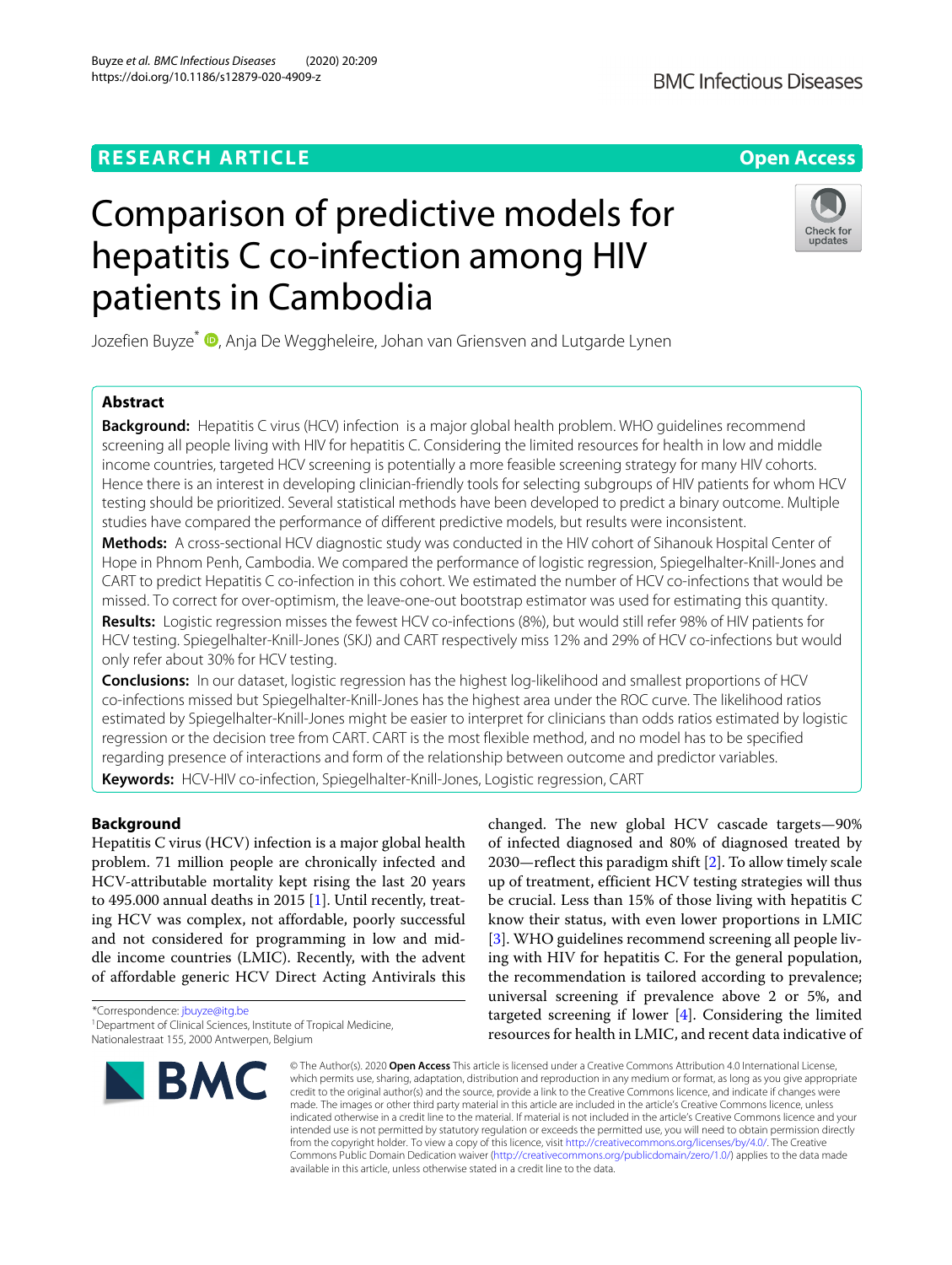low-to-intermediate HCV/HIV co-infection rates among HIV populations without specific risk profile [\[5,](#page-6-2) [6\]](#page-6-3), targeted HCV screening is potentially a more feasible and cost-effective screening strategy for many HIV cohorts in LMIC (except for HIV populations with higher risk profile, as men having sex with men, and people who use drugs), especially in this initial phase of HCV care scaleup. Simple tools or scores to guide targeted screening, other than birth-cohort screening, do not exist. However, HCV screening based on older age as sole criterion might be too restrictive for LMIC where drivers of generalized HCV exposure were often removed much later or only partially [\[7\]](#page-6-4).

Hence there is an interest in developing other, more sensitive, but clinician-friendly tools for selecting subgroups of HIV patients for whom HCV testing should be prioritized, i.e. in predicting active HCV co-infection (defined as HCV-RNA detected). When developing a predictive model, multiple items might be of prognostic value. Since these items are typically correlated, the predictive model should take this dependency into account. Logistic regression  $[8]$  is widely used when the outcome is a binary variable. However, several other approaches have been developed, e.g. classification and regression trees (CART) [\[9\]](#page-6-6) and the Spiegelhalter-Knill-Jones (SKJ) approach [\[10\]](#page-6-7). Several studies have compared the performance of different predictive models, but results were inconsistent [\[11,](#page-6-8) [12\]](#page-6-9). While the SKJ method requires all predictors to be categorical, the logistic regression model and CART are able to incorporate continuous predictors too. Another advantage of CART is that it does not require a predefined underlying relationship between the predictors and the outcome. The goal of this paper is to compare the performance of these three methods to predict HCV coinfection in a cohort of Cambodian HIV-infected patients.

## **Methods**

#### **Data source**

We compared the performance of the predictive models on a dataset of a cross-sectional HCV diagnostic study conducted in the HIV cohort of Sihanouk Hospital Center of Hope (SHCH) in Phnom Penh, Cambodia (clinicaltrials.gov NCT02361541) [\[5\]](#page-6-2). The information on potential predictors (by history-taking, physical examination and laboratory testing) was collected prospectively following a pre-specified study protocol, and whilst results of HCV diagnostic testing were yet unknown. In total, 3045 adult HIV patients were enrolled, of whom 106 with a current HCV co-infection (i.e. HCV-RNA detected). We built the predictive models including the following items: age (years), gender (female/male), platelet count  $(\times 10^9 \text{ cells/L})$ , aspartate aminotransferase (AST, IU/L), alanine aminotransferase (ALT, IU/L), AST-to-platelet ratio index (APRI), having diabetes mellitus (yes/no), any of the following symptoms: fatigue, myalgia/arthralgia,

anorexia/weight loss (yes/no), presenting generalized pruritus without obvious skin lesions (yes/no), having a household member and/or partner with liver disease (yes/no), and poor CD4 recovery on ART, i.e. CD4 below 200 after 3 years or more on ART (yes/no).

#### **Performance of predictive model**

In this setting, we wanted to select a subset of HIV patients at higher risk of HCV co-infection for whom HCV testing should be prioritized. In absence of a wellestablished threshold for HCV testing, we considered the harm/benefit of testing and not testing (at patient and public health level). We intended a lower threshold than the WHO recommended threshold (2-5% depending on resource availability) for HCV testing in the general population [\[4\]](#page-6-1), because HIV populations in resourceconstrained settings remain at higher risk of advanced HCV disease as they have often started antiretroviral therapy late or with less optimal regimens. A 1% probability threshold for the decision rule (i.e. giving false negatives much more weight than false positives) seems low enough as the risk score, if easily applicable, can be repeated yearly. Hepatitis C treatment is in most cases not urgent. Hence our aim was to build a prediction model where the probability of HCV co-infection in the group who is classified as negative is smaller than 1%. To compare performance of the prediction models obtained with the different methods, we estimated the log-likelihood, the area under the ROC curve, the number of HCV co-infections that would be missed, the sensitivity, specificity, positive and negative predictive value. To correct for over-optimism, the leave-one-out bootstrap estimator [\[13\]](#page-6-10) was used. Furthermore, we compared the proportion of participants who would be referred to HCV testing.

#### **Logistic regression**

The logistic regression model is

 $\log(\text{odds}) = \alpha + \beta_1 x_1 + \cdots + \beta_p x_p$ 

where  $x_1, \dots, x_p$  are the different predictors. The coef-<br>ficients  $\beta_i$  represent the adjusted log odds ratio (OR) for each difference of one unit in  $x_i$ . The intercept,  $\alpha$ , is the log odds when all predictors are equal to zero. The logistic regression model can include continuous, binary and categorical predictors. Missingness was added as a factor level to variables for which there are missing values.

A logistic regression model was fitted with all candidate predictors as independent variables. Because of sparse data, Firth correction was applied. The predictor score was calculated by rounding  $\beta_1 x_1 + \cdots + \beta_p x_p$ . A cutoff was chosen as the minimal value such that in the group of subjects with this score, the proportion of subjects with HCV co-infection was larger than 1%. All subjects with a score of at least this cutoff were classified as needing HCV testing.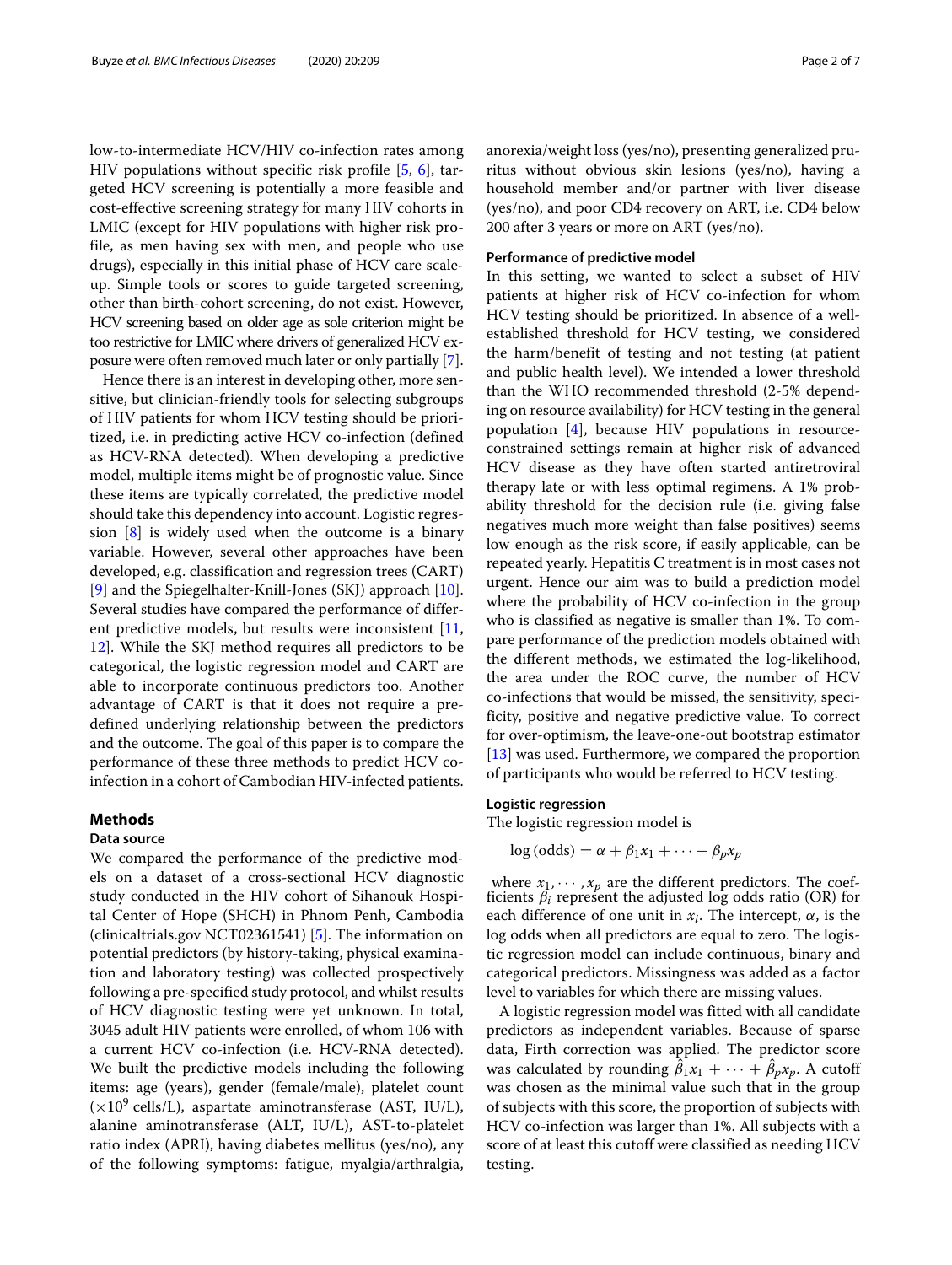#### **Classification and regression trees**

Classification and regression trees (CART) use recursive binary partitions to divide the predictor space into a set of subregions [\[9\]](#page-6-6). More specifically, the covariate space of the root node is split into two child nodes, based on the predictor and cutoff that yields the largest decrease in impurity (i.e. less heterogeneity in outcome within each node). Next, one of these child nodes is split into two more nodes. This procedure is repeated under the following conditions: a node has to contain at least 20 observations to be considered for splitting and a terminal leaf has to contain at least 7 observations. Since this process likely over-fitted the data, the tree was pruned to a smaller subtree. A penalty is added to the error of the tree, relative to the size of the tree. A sequence of trees was fitted with each time a different cost-complexity parameter (i.e. penalty for the size of the tree). The smallest tree whose error lies within one standard error of the minimal error over the sequence of trees was selected. The weight for false negatives was chosen so that the proportion of true HCV co-infections in the group who are classified as negative is smaller than 1%. For each split a surrogate variable is identified which approximates the split using another predictor variable. Any observation which is missing the split variable is then classified using the surrogate variable [\[14\]](#page-6-11).

#### **Spiegelhalter-Knill-Jones**

The Spiegelhalter-Knill-Jones (SKJ) approach adapted by Berkley et al. [\[10,](#page-6-7) [15\]](#page-6-12) estimates likelihood ratios. Because the SKJ approach requires binary predictor variables, the continuous candidate predictors were dichotomized using the cutoff which maximizes the Youden index. In a first step, unadjusted likelihood ratios (LR) for all candidate predictors are estimated, and the predictors with an unadjusted LR  $\geq 2$  or  $\leq 0.5$  are included in a next step, in the multivariable logistic regression model:

 $\log(\text{odds}) = \alpha + \beta_1 w_1 + \cdots + \beta_p w_p$ 

where  $w_i$  is the crude log positive/negative LR for positive/negative test results respectively. The adjusted likelihood ratios (aLR) are then given by

| $aLR+i = exp(\beta_i \times log(LR+i))$     |
|---------------------------------------------|
| $aLR - i = exp(\beta_i \times log(LR - i))$ |

where  $\beta_i$  is the shrinkage factor from crude LR to adjusted LR. The predictors with an aLR  $\geq$  1.5 or  $\leq$  0.67 were selected for the final predictive model. The aLRs were transformed to their natural logarithm, and rounded to the nearest integer to calculate the score (relative weight) of each predictor. By summing the scores of all predictors presented by a patient the total predictor score for each patient was obtained. A value of 0 was assigned to

missing data, assuming that a missing value is not predictive. A cutoff was chosen as the minimal value such that in the group of subjects with this score, the proportion of subjects with HCV co-infection was larger than 1%. All subjects with a score of at least this cutoff were classified as needing HCV testing.

Statistical analysis was performed in Stata 15.1 [\[16\]](#page-6-13) and R 3.5.0 [\[17\]](#page-6-14).

## **Results**

A total of 3045 ambulatory HIV patients of Sihanouk Hospital Center of Hope were included. Their median age was 43 years (interquartile range (IQR): 36–48), 43% were male patients, 98% were on antiretroviral therapy (ART), and 1% (N=31) reported past or current sex work, being homosexual, or a history of injecting drug use. In this cohort, 106 patients had a detectable HCV-RNA (our outcome of interest), but none among the above-mentioned 31 HIV patients with higher risk profile. Distribution of the candidate predictors in the cohort and the missing values are further specified in Table [1.](#page-2-0)

## **Predictive models: logistic regression, cART, spiegelhalter-Knill-Jones**

The adjusted odds ratios from the logistic regression model are shown in Table [2.](#page-3-0) A higher age, ALT, APRI and

<span id="page-2-0"></span>

| Table 1 Patient characteristics |
|---------------------------------|
|---------------------------------|

| Characteristics                                                         | Missing values | $n = 3045$          |
|-------------------------------------------------------------------------|----------------|---------------------|
| Male, n (%)                                                             | 0              | 1307 (42.9)         |
| Age, years,<br>median (IQR)                                             | $\Omega$       | 42.5 (36.3-48.1)    |
| Poor CD4 recov-<br>ery on ART, n (%)                                    | 13             | 117(4.0)            |
| ALT, IU/L, median<br>(IQR)                                              | 0              | 28 (20-43)          |
| AST, IU/L, median<br>(IQR)                                              | 0              | $26(21-36)$         |
| Platelets, $\times 10^9$<br>cells/L, median<br>(IQR)                    | $\Omega$       | 266 (221-312)       |
| APRI, median<br>(IQR)                                                   | $\Omega$       | $0.29(0.21 - 0.41)$ |
| Fatigue, myalgia/<br>arthralgia, or<br>anorexia/weight<br>$loss, n$ (%) | $\Omega$       | 301 (9.9)           |
| Generalized pruri-<br>tus, $n$ $(\%)$                                   | 0              | 120 (3.9)           |
| Diabetes mellitus,<br>n(%)                                              | 6              | 113(3.7)            |
| Partner or house-<br>hold member<br>with liver disease,<br>n(%)         | 10             | 185(6.1)            |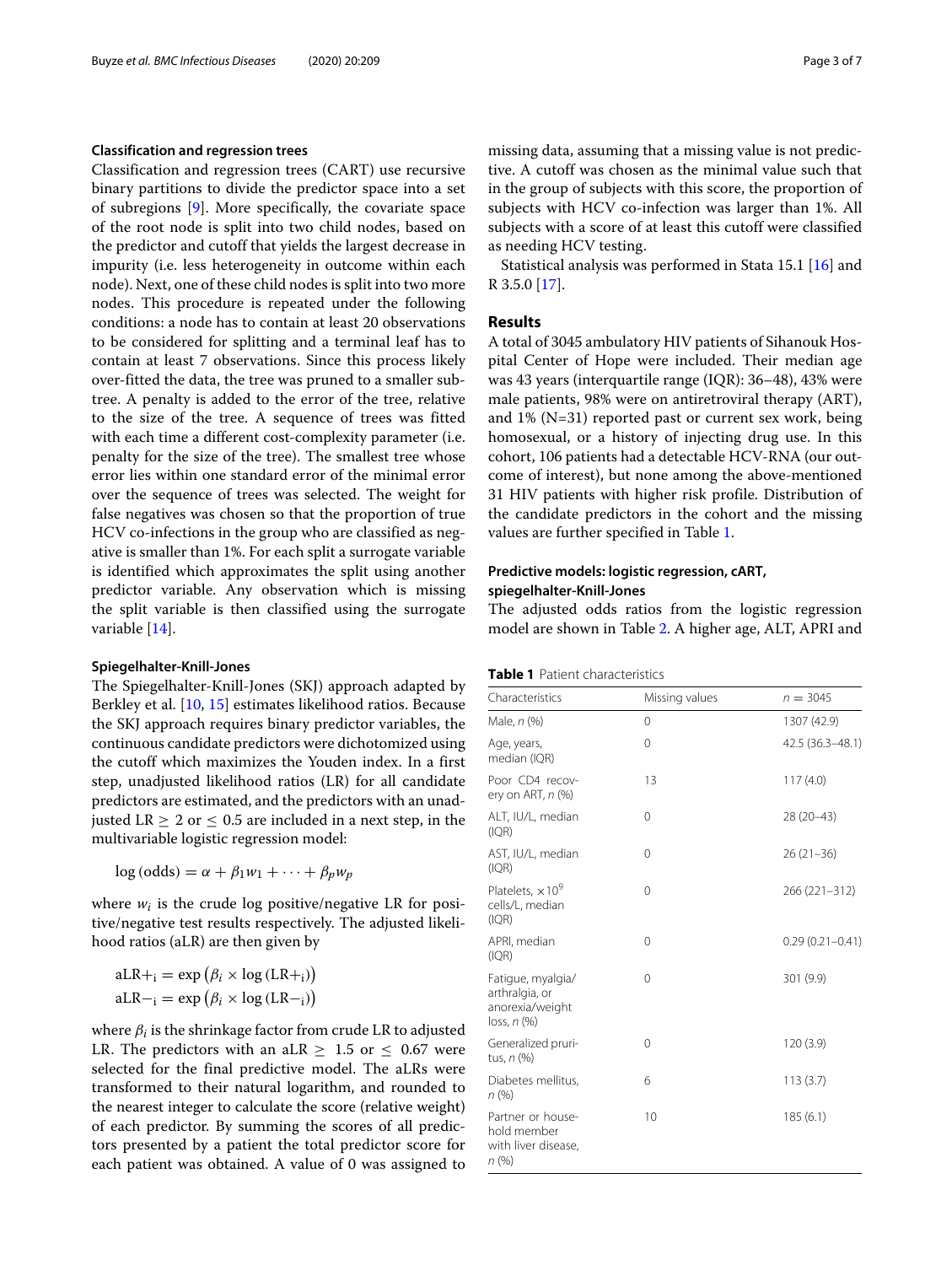<span id="page-3-0"></span>

|  | Table 2 Logistic regression |
|--|-----------------------------|
|  |                             |

| Predictor                                           | Adjusted OR | p-value |
|-----------------------------------------------------|-------------|---------|
| Age (per 10 years)                                  | 1.66        | < 0.001 |
| Male gender                                         | 0.55        | 0.008   |
| Platelets (per 10 $\times$ 10 <sup>9</sup> cells/L) | 0.91        | < 0.001 |
| AST (per 10 IU/L)                                   | 0.93        | 0.078   |
| ALT (per 10 IU/L)                                   | 1.09        | 0.037   |
| <b>APRI</b>                                         | 1.30        | 0.029   |
| Diabetes mellitus                                   |             |         |
| Yes                                                 | 2.15        | 0.052   |
| Missing                                             | 22.89       | 0.002   |
| Fatigue or myalgia/arthralgia                       | 1.35        | 0.33    |
| or anorexia/weight loss                             |             |         |
| Generalized pruritus                                | 1.83        | 0.16    |
| Household member and/or                             |             |         |
| partner with liver disease                          |             |         |
| Yes                                                 | 3.68        | < 0.001 |
| Missing                                             | 1.08        | 0.96    |
| Poor CD4 recovery on ART                            |             |         |
| Yes                                                 | 0.99        | 0.99    |
| Missing                                             | 1.90        | 0.69    |

having a partner or household member with liver disease increase the probability of HCV co-infection, while higher platelet levels and being a male decrease the probability of HCV co-infection. The number of observed HCV coinfections for each score are shown in Table [3.](#page-3-1) A score of −2 is the lowest score for which the proportion of subjects who are HCV co-infected is larger than 1%. Thus all subjects with a prediction score of  $-2$  or higher would be referred to HCV screening.

In CART, to ensure that the proportion of true HCV co-infections in the group who are classified as negative is smaller than 1%, the selected weight for false negatives was 58. The predictors used in the tree (Fig. [1\)](#page-4-0) are: age, gender, platelets, AST, ALT, APRI, any of fatigue, myalgia/arthralgia, anorexia/weight loss and generalized pruritus. Of the 106 subjects with HCV co-infections, 105 would be referred for HCV screening, compared to 839 of the 2939 subjects without HCV co-infection.

The unadjusted and adjusted likelihood ratios of the candidate predictors resulting from the Spiegelhalter Knill-Jones method are reported in Table [4.](#page-4-1) The predictors retained for the score were: age  $> 50$  years, platelets  $<$  $200 \times 10^9$  cells/L, AST  $\geq 30$  IU/L, APRI  $\geq 0.45$ , diabetes mellitus, generalized pruritus and household member and/or partner with liver disease (Table [4\)](#page-4-1). The number of observed HCV co-infections for each score are shown in Table [3.](#page-3-1) A score of 0 is the lowest score for which the proportion of subjects who are HCV co-infected is larger

<span id="page-3-1"></span>**Table 3** Prediction score

| score          | no HCV co-infection       | HCV co-infection          | Total          |
|----------------|---------------------------|---------------------------|----------------|
|                | logistic regression       |                           |                |
| $-6$           | $\mathbf{1}$              | $\mathbf 0$               | $\mathbf{1}$   |
| $-5$           | 3                         | $\mathbf 0$               | 3              |
| $-4$           | 6                         | $\overline{0}$            | 6              |
| $-3$           | 44                        | $\overline{O}$            | 44             |
| $-2$           | 302                       | $\overline{4}$            | 306            |
| $-1$           | 1116                      | 8                         | 1124           |
| $\mathbf 0$    | 1022                      | 33                        | 1055           |
| $\mathbf{1}$   | 363                       | 30                        | 393            |
| $\overline{2}$ | 63                        | 14                        | 77             |
| 3              | 13                        | 5                         | 18             |
| $\overline{4}$ | 6                         | 9                         | 15             |
| 5              | $\mathbf 0$               | $\overline{2}$            | $\overline{2}$ |
| 8              | $\mathbf 0$               | $\ensuremath{\mathsf{1}}$ | $\mathbf{1}$   |
|                | Spiegelhalter-Knill-Jones |                           |                |
| $-2$           | 1167                      | 7                         | 1174           |
| $-1$           | 936                       | 9                         | 945            |
| 0              | 245                       | 11                        | 256            |
| $\mathbf{1}$   | 329                       | 16                        | 345            |
| $\overline{2}$ | 194                       | 28                        | 222            |
| 3              | 61                        | 24                        | 85             |
| $\overline{4}$ | 6                         | 8                         | 14             |
| 5              | 1                         | 3                         | $\overline{4}$ |

than 1%. Thus all subjects with a prediction score of 0 or higher would be referred to HCV screening.

#### **Predictive performance of the different models**

The predictive performance of the different models is shown in Table [5.](#page-4-2) Logistic regression obtains the highest log-likelihood and misses the fewest HCV co-infections, but would still refer 98% of HIV patients for HCV testing. Spiegelhalter-Knill-Jones has a higher area under the ROC curve and misses fewer HCV co-infections than CART but has a lower specificity and positive predictive value. Both methods would refer about 30% for HCV testing. This would yield a high cost reduction compared to testing all HIV patients for HCV.

## **Discussion**

In our dataset, logistic regression has the highest loglikelihood and smallest proportions of HCV co-infections missed but refers more subjects for HCV screening. Depending on the specific setting, a balance needs to be made between the number of HCV co-infections missed and the number of HCV tests to perform. In general for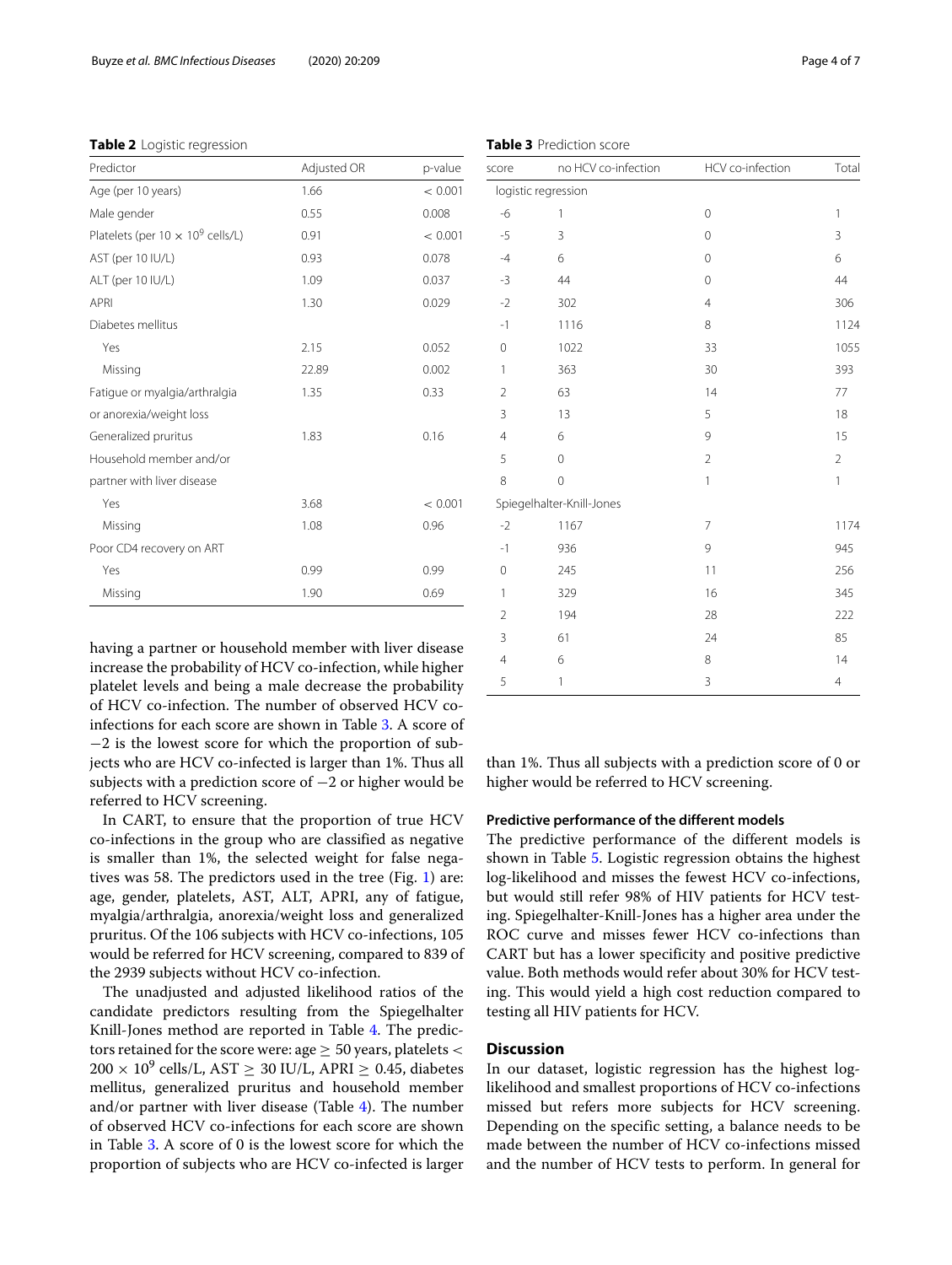

<span id="page-4-1"></span><span id="page-4-0"></span>

|  | Table 4 Spiegelhalter-Knill-Jones |
|--|-----------------------------------|
|--|-----------------------------------|

| Predictor                                          | Unadjusted LR |      | Adjusted LR |        | score          |
|----------------------------------------------------|---------------|------|-------------|--------|----------------|
|                                                    | $LR+$         | LR-  | $aLR+$      | $aLR-$ |                |
| Age $\geq$ 50 years                                | 2.25          | 0.71 | 2.18        | 0.72   | $+1$           |
| Male gender                                        | 0.99          | 1.01 |             |        |                |
| Platelets $<$ 200 $\times$ 10 <sup>9</sup> cells/L | 3.46          | 0.62 | 1.69        | 0.82   | $+1$           |
| $AST \geq 30$ IU/L                                 | 2.21          | 0.28 | 1.48        | 0.53   | $-1$           |
| $ALT \geq 40$ IU/L                                 | 2.33          | 0.49 |             |        |                |
| APRI $\geq$ 0.45                                   | 3.88          | 0.33 | 2.42        |        | $0.48 + 1/- 1$ |
| Diabetes mellitus                                  | 3.76          | 0.90 | 2.14        | 0.94   | $+1$           |
| Fatigue or myalgia/arthralgia                      | 2.11          | 0.88 |             |        |                |
| or anorexia/weight loss                            |               |      |             |        |                |
| Generalized pruritus                               | 2.61          | 0.94 | 2.04        | 0.95   | $+1$           |
| Household member and/or                            | 3.21          | 0.87 | 3.62        | 0.85   | $+1$           |
| partner with liver disease                         |               |      |             |        |                |
| Poor CD4 recovery on ART                           | 1.34          | 0.99 |             |        |                |

a triage test (like a clinical scoring system), a higher sensitivity is preferred, and the specificity is determined by the resources available. A limitation of our study is that our goal was not to compare the predictive performance of logistic regression, CART and SKJ in general, but only

|  |  | Table 5 Comparison of predictive performance |  |
|--|--|----------------------------------------------|--|
|--|--|----------------------------------------------|--|

<span id="page-4-2"></span>

|                              | Logistic regression | CART     | Spiegelhalter-<br>Knill-Jones |
|------------------------------|---------------------|----------|-------------------------------|
| log-likelihood               | $-201.3$            | $-267.8$ | $-209.6$                      |
| Area under ROC curve         | 74.6%               | 73.4%    | 81.9%                         |
| Porportion of HCV            | 7.8%                | 28.8%    | 12.1%                         |
| co-infections missed         |                     |          |                               |
| Sensitivity                  | 92.2%               | 71.2%    | 87.9%                         |
| Specificity                  | 22.1%               | 73.3%    | 50.5%                         |
| Positive predictive<br>value | 4.1%                | 8.7%     | 5.9%                          |
| Negative predictive<br>value | 98.7%               | 98.6%    | 99.2%                         |
| Proportion for whom          | 98.2%               | 31.0%    | 30.4%                         |
| HCV testing is needed        |                     |          |                               |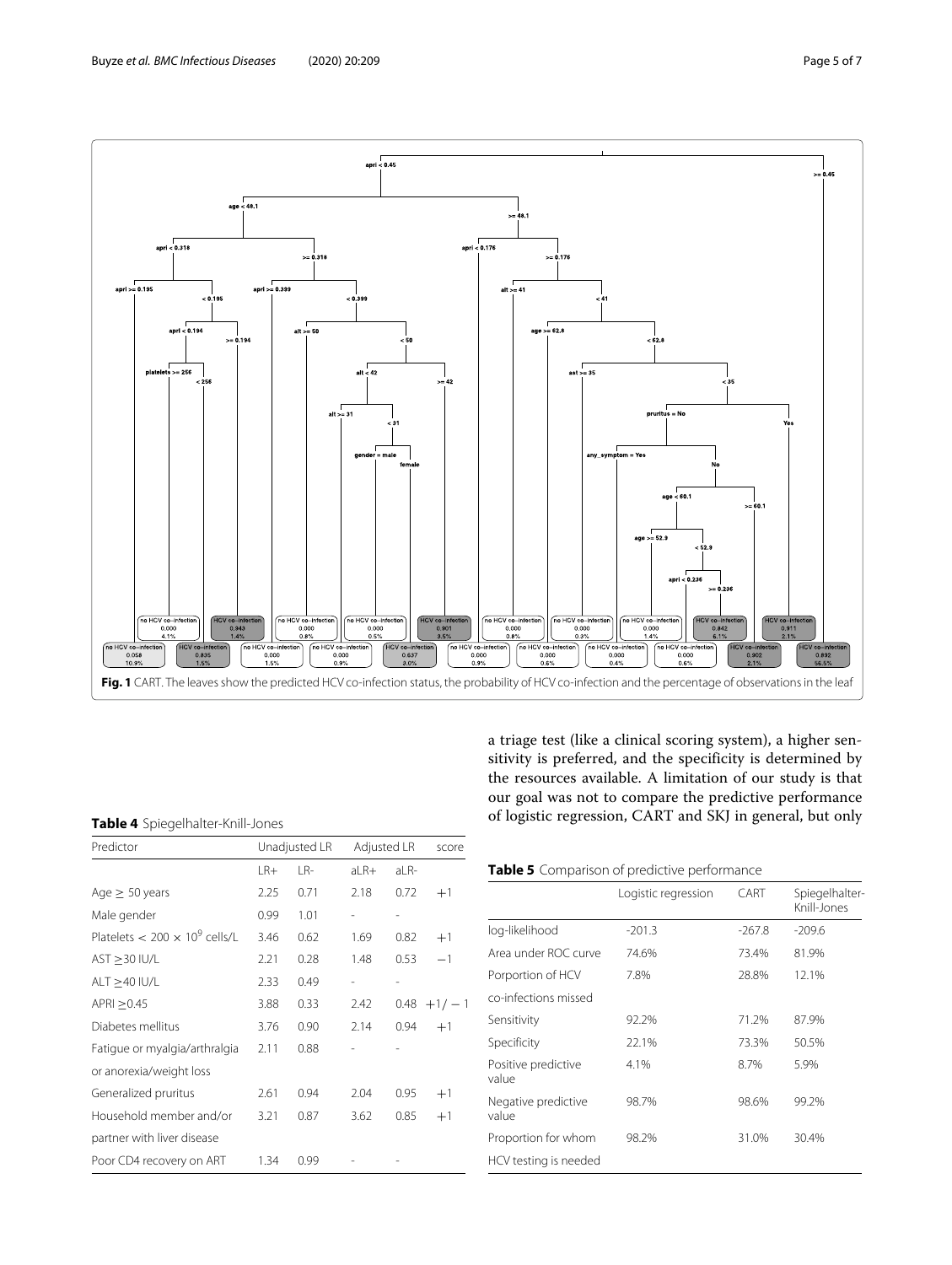in this specific case of predicting HCV co-infection in the study population of Cambodian HIV-infected patients. Our findings may not be generalizable to other outcomes. Also generalizability of the different derived models for our outcome (HCV co-infection) could not be ascertained, this would require further external validation.

When the aim is to predict a binary outcome, logistic regression is widely used. The association of each predictor with the outcome is expressed as an adjusted odds ratio, which might be difficult for clinicians to interpret. However if the goal is to build a prediction model, the interpretation of the relationship between predictor and response is probably not of interest. Furthermore, for classification, the score needs to be calculated, which is not very user-friendly. Although an app could be developed that calculates this score based on values of the predictor variables. The usefulness of a clinical prediction rule is also determined by its ease of use. The SKJ method estimates adjusted likelihood ratios, positive or negative if key predictors are present or absent, and this more nuanced information is preferred above odds ratios by clinicians. Moreover the score can be easily calculated, as a sum of integers. Also CART results in a decision tool that can be easily applied in clinical practice. However the relationship between predictor and reponse is harder to interpret than with logistic regression or SKJ.

In logistic regression, missing values were considered as an extra level of the covariate factor. However this approach is known to be biased, even when missingness is completely at random. Other methods to handle missing data are available, like multiple imputation, but all of them depend on untestable assumptions. They are also more complex and would yield a score not feasible to apply in clinical practice. On the other hand, missing values are naturally handled by SKJ making the assumption that a missing value is not predictive of the outcome (the score corresponds to 0 and does not affect the prediction in confirmation or exclusion). Using CART, for subjects with a missing value for a splitting variable a surrogate split is used.

The SKJ corrects for confounding, but does not allow interactions between predictors, and the shrinkage used is similar for a negative or a positive test result, i.e. LR+ and LR-. Interactions can be included in the logistic regression model, but they have to be specified. In practice often only two-way interactions are included, if any. Because of the way they are built, CART naturally includes higherorder interactions, derived from the data. In that sense CART is the most flexible method, and no model has to be specified.

The performance of CART can be improved by using random forests or boosted trees [\[13\]](#page-6-10). Both methods aggregate information from multiple decision trees, developed on different bootstrap samples. Although their predictive

#### **Conclusions**

applied in clinical practice.

When the goal is to predict a binary outcome, often logistic regression is chosen as method to build a prediction score. However other methods like SKJ and CART may perform better and should be considered. More research is needed on how to select the best prediction method in a certain setting.

#### **Abbreviations**

aLR: adjusted likelihood ratio; ALT: alanine aminotransferase; APRI: AST-to-platelet ratio index; ART: antiretroviral therapy; AST: aspartate aminotransferase; CART: classification and regression trees; HCV: Hepatitis C virus; IQR: interquartile range; LMIC: low and middle income countries; LR: likelihood ratio; OR: odds ratio; SHCH: Sihanouk Hospital Center of Hope; SKJ: Spiegelhalter-Knill-Jones

#### **Acknowledgements**

The authors of this paper thank Dr An Sokkab and Dr Thai Sopheak, and the team of clinicians, laboratory technicians and data managers of Sihanouk Hospital Center of Hope in Phnom Penh Cambodia for their contribution to the collection of the data which were used for this study.

#### **Authors' contributions**

JB, ADW, JVG and LL contributed to the conceptualization of this study. JB performed the analysis and wrote the manuscript. ADW, JVG and LL critically revised the manuscript and the final content. JB, ADW, JVG and LL approved the final manuscript.

#### **Funding**

This work was supported by a research grant from the Flemish Government - Department of Economy, Science & Innovation.

#### **Availability of data and materials**

The data supporting the findings of this study are retained at the Institute of Tropical Medicine, Antwerp and will not be made openly accessible due to ethical and privacy concerns. Data can however be made available after approval of a motivated and written request to the Institute of Tropical Medicine at ITMresearchdataaccess@itg.be.

#### **Ethics approval and consent to participate**

The epidemiological study from which the data were used, was approved by the Institutional Review Board of ITM Antwerp, the Ethics Committee of the Antwerp University Hospital (Belgium) and the Cambodian National Ethics Committee for Health Research.

#### **Consent for publication**

Not applicable.

#### **Competing interests**

The authors declare that they have no competing interests.

### Received: 8 November 2019 Accepted: 19 February 2020 Published online: 12 March 2020

#### **References**

- <span id="page-5-0"></span>1. Polaris observatory HCV collaborators. Global prevalence and genotype distribution of hepatitis C virus infection in 2015: a modelling study. Lancet Gastroenterol Hepatol. 2017;2:161–76.
- <span id="page-5-1"></span>2. WHO. Global health sector strategy on viral hepatitis 2016-2021: towards ending viral hepatitis. 2016. [http://apps.who.int/iris/bitstream/10665/](http://apps.who.int/iris/bitstream/10665/246177/1/WHO-HIV-2016.06-eng.pdf?ua=1) [246177/1/WHO-HIV-2016.06-eng.pdf?ua=1.](http://apps.who.int/iris/bitstream/10665/246177/1/WHO-HIV-2016.06-eng.pdf?ua=1) Accessed 12 Sept 2019.